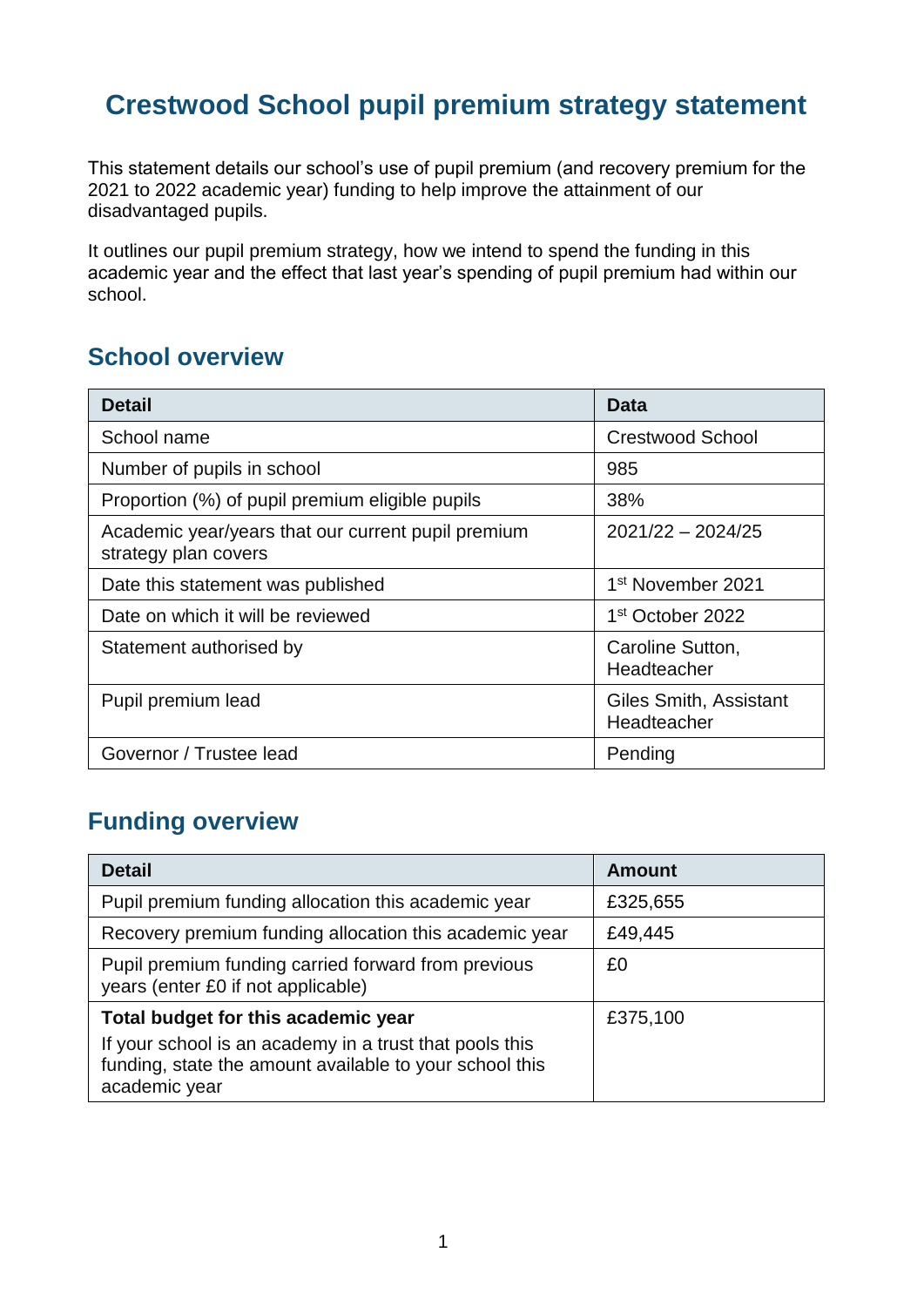# **Part A: Pupil premium strategy plan**

### **Statement of intent**

Our intention is that all students, irrespective of their background or the challenges they face, make good progress and achieve high attainment across the curriculum.

The focus of our pupil premium strategy is to support disadvantaged students to achieve that goal, including progress for those who are already high attainers. The activities we have outlined in this statement are also intended to support their needs, regardless of whether they are disadvantaged or not.

'Quality first teaching' is at the heart of our approach, with a focus on areas in which disadvantaged students require the most support. This is proven to have the greatest impact on closing the disadvantage attainment gap and at the same time will benefit the non-disadvantaged students in our school. The intention is that non-disadvantaged students progress will be sustained and improved, alongside progress for their disadvantaged peers.

Our strategy is also integral to the wider school plans for education recovery for pupils whose education has been worst affected, including non-disadvantaged pupils.

Key objectives for the pupil premium strategy are:

- To improve outcomes of disadvantaged students of all abilities
- To close the attainment gap of disadvantaged students and their peers
- To raise aspirations to improve life choices and chances

Our three key foci to achieve this are:

- 1. Teaching ensuring that every child, especially PP children, access the highest quality teaching and learning.
- 2. Targeted academic support identification of needs, particularly within our PP cohort, and the use of targeted small group or 1:1 intervention to address this.
- 3. The whole child including attendance, careers guidance, behaviour and social and emotional support and the development of high aspirations where 'anything is possible'.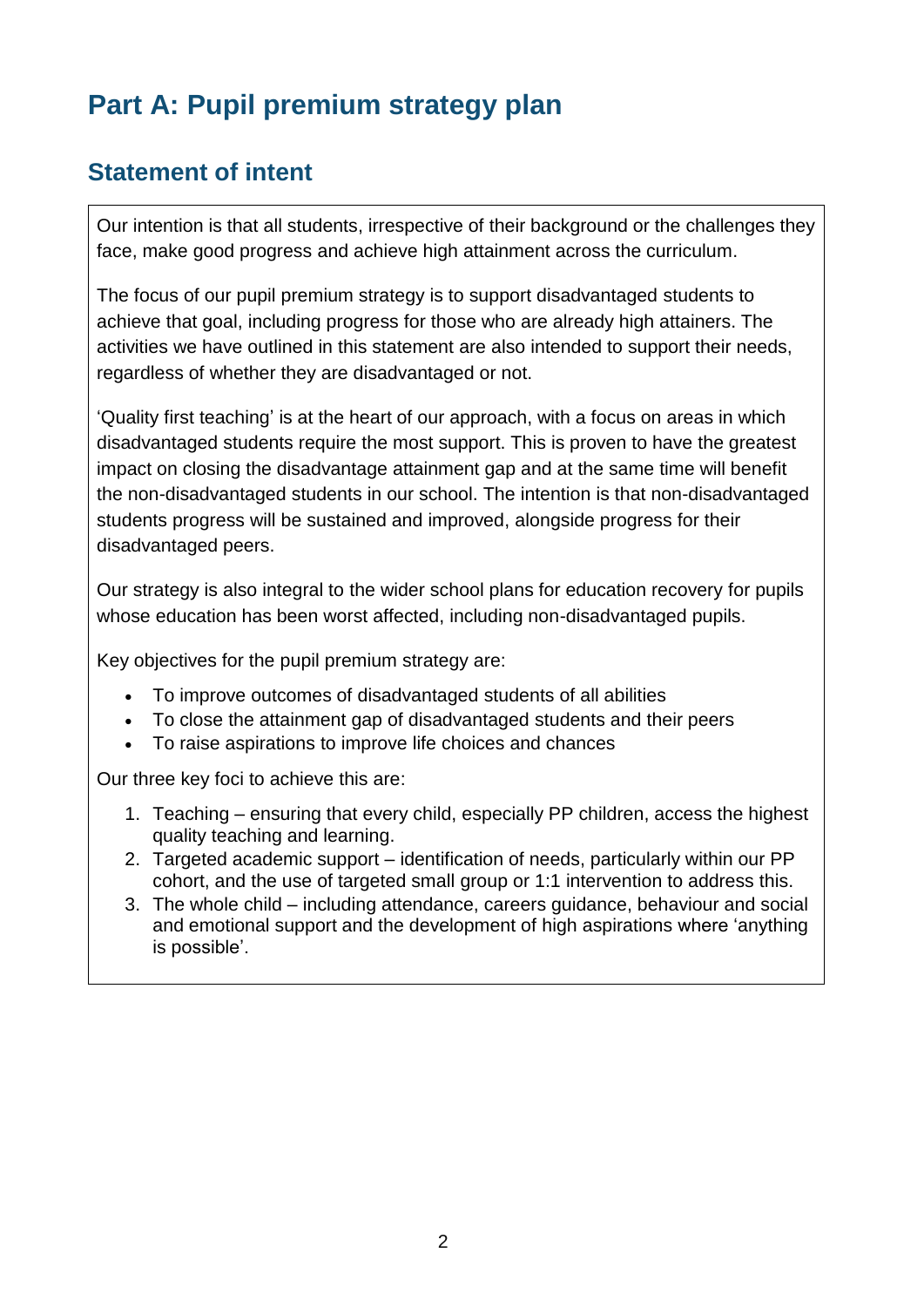## **Challenges**

This details the key challenges to achievement that we have identified among our disadvantaged pupils.

| <b>Challenge</b><br>number | <b>Detail of challenge</b>                                                                                                                                                                                                                                                                                                                                                                                                                                                                                      |
|----------------------------|-----------------------------------------------------------------------------------------------------------------------------------------------------------------------------------------------------------------------------------------------------------------------------------------------------------------------------------------------------------------------------------------------------------------------------------------------------------------------------------------------------------------|
| 1                          | Assessments, observations and discussion with KS3 students indicate<br>that disadvantaged students generally have lower levels of reading com-<br>prehension and poor oral language skill compared with their peers. This<br>impacts their progress in all subjects.                                                                                                                                                                                                                                            |
|                            | In the absence of SATs, GL assessments on entry to Year 7 in the last 2<br>years indicate that many of our disadvantaged students arrive below<br>age-related expectations compared to their peers. Our intake each year<br>is below national average.                                                                                                                                                                                                                                                          |
| $\overline{2}$             | The Maths attainment of disadvantaged students is generally lower than<br>that of their peers and teacher diagnostic assessments suggest that<br>many pupils particularly struggle with problem solving tasks.                                                                                                                                                                                                                                                                                                  |
|                            | In the absence of SATs, GL assessments on entry to Year 7 in the last<br>2 years indicate that many of our disadvantaged students arrive below<br>age-related expectations compared to their peers. Our intake each year<br>is below national average.                                                                                                                                                                                                                                                          |
| 3                          | Some students have low attendance or regular lateness. Our attend-<br>ance data over the last 2 years indicates that attendance among disad-<br>vantaged pupils has been between 5-12% lower than for non-disadvan-<br>taged pupils.                                                                                                                                                                                                                                                                            |
|                            | Disadvantaged pupils have been 'persistently absent' and have higher<br>rates of lateness compared to their peers during that period. Our as-<br>sessments and observations indicate that absenteeism is negatively im-<br>pacting disadvantaged students progress and has resulted in significate<br>knowledge gaps.                                                                                                                                                                                           |
| 4                          | Our observations suggest many lower attaining disadvantaged students<br>lack metacognitive / self-regulation strategies when faced with challeng-<br>ing tasks, notably in their monitoring and evaluation of their answers.<br>This is indicated across the curriculum, particularly in English,                                                                                                                                                                                                               |
|                            | Maths and Science.                                                                                                                                                                                                                                                                                                                                                                                                                                                                                              |
| 5                          | Our assessments (including a wellbeing survey), observations and<br>discussions with students and families have identified social and<br>emotional issues, such as significant low self-esteem, anxiety,<br>depression and mental health needs. This is partly driven by concerns<br>over catching up on lost learning and exams/future prospects, and the<br>lack of enrichment opportunities due to the pandemic. These challenges<br>particularly affect disadvantaged students, including their attainment. |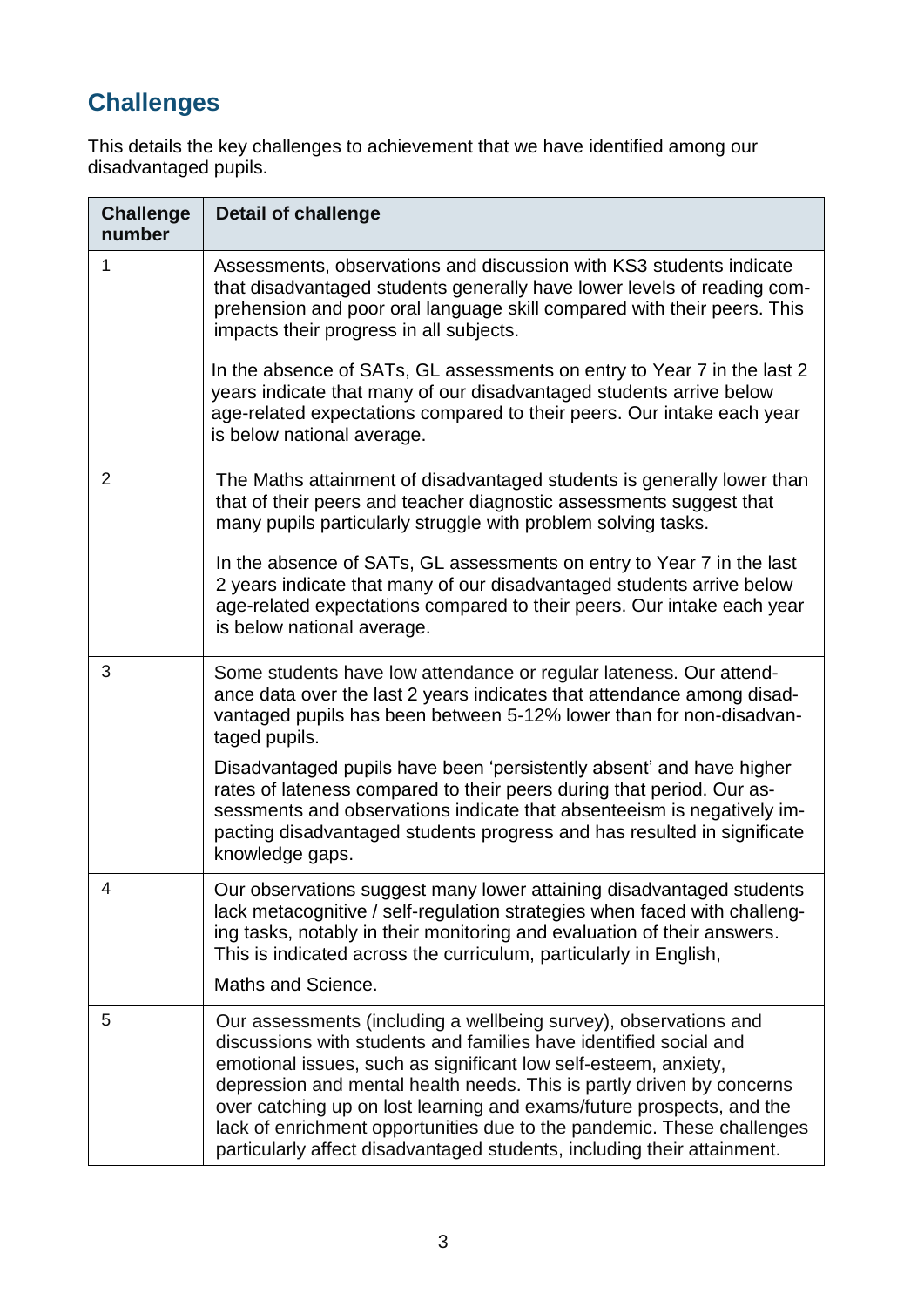### **Intended outcomes**

This explains the outcomes we are aiming for **by the end of our current strategy plan**, and how we will measure whether they have been achieved.

| <b>Intended outcome</b>                                                                                                                                                                                                                                                                                                                                                                                                                                           | <b>Success criteria</b>                                                                                                                                                                                                                                                                                                                                                                                                                                                                                                |
|-------------------------------------------------------------------------------------------------------------------------------------------------------------------------------------------------------------------------------------------------------------------------------------------------------------------------------------------------------------------------------------------------------------------------------------------------------------------|------------------------------------------------------------------------------------------------------------------------------------------------------------------------------------------------------------------------------------------------------------------------------------------------------------------------------------------------------------------------------------------------------------------------------------------------------------------------------------------------------------------------|
| Improved attainment among<br>disadvantaged students in all year groups<br>across the curriculum. Improved outcomes<br>at KS4. RADY uplift, applied to every PP<br>student upon entry to KS3, raises level of<br>expectations and progress with PP<br>students.<br>PP children who are below national<br>literacy and numeracy levels will achieve<br>better than expected progress in reading,<br>writing and maths to close the gap on<br>national expectations. | PP students' underperformance is<br>$\bullet$<br>tracked, monitored and leads to<br>support from Academic Mentors.<br>T&L focus of challenging 'GRIT'<br>$\bullet$<br>built into all lessons.<br>T&L focus of 'Feedback<br>Framework' enables instant 'live<br>marking' and students to receive<br>instant feedback on how to make<br>further progress.<br>T&L focus of 'Forensic Reading'<br>$\bullet$<br>lessons increase literacy levels.<br>RADY uplift increases PP<br>progress and outcomes by the<br>end of KS4 |
| Maths outcomes are at or above national<br>average.<br>PP children will have raised self-esteem<br>and positive behaviours and attitudes for<br>learning. Students have more academic<br>resilience and independence to cope with<br>modern GCSE examinations.<br>School led tutoring programme supports<br>improvement amongst selected PP<br>students.                                                                                                          | PP students' underperformance is<br>$\bullet$<br>tracked, monitored and leads to<br>support from Academic Mentors.<br>Academic support, anxiety-<br>$\bullet$<br>management, focus or self-<br>esteem, careers advise improve<br>outcomes for PP students.<br>PP engagement with attitudes to<br>learning improves.<br>A strong careers/work experience<br>programme that reduces NEET<br>(not in education, employment or<br>training).                                                                               |
| To achieve and sustain improved<br>attendance for all students, particularly<br>our disadvantaged students.<br>PP students will be supported to come to<br>school on time, in a calm, settled manner<br>and have good attendance.                                                                                                                                                                                                                                 | PP attendance is at or above the<br>school target of 96%, with support<br>of Attendance Officer.<br>Daily phone calls home by<br>$\bullet$<br>Academic Mentors to support and<br>establish barriers to poor<br>attendance, leading to improved<br>attendance figures.<br>All students will have access to a<br>$\bullet$<br>free breakfast each morning in<br>form time.<br>Increased PP student attendance<br>to breakfast club                                                                                       |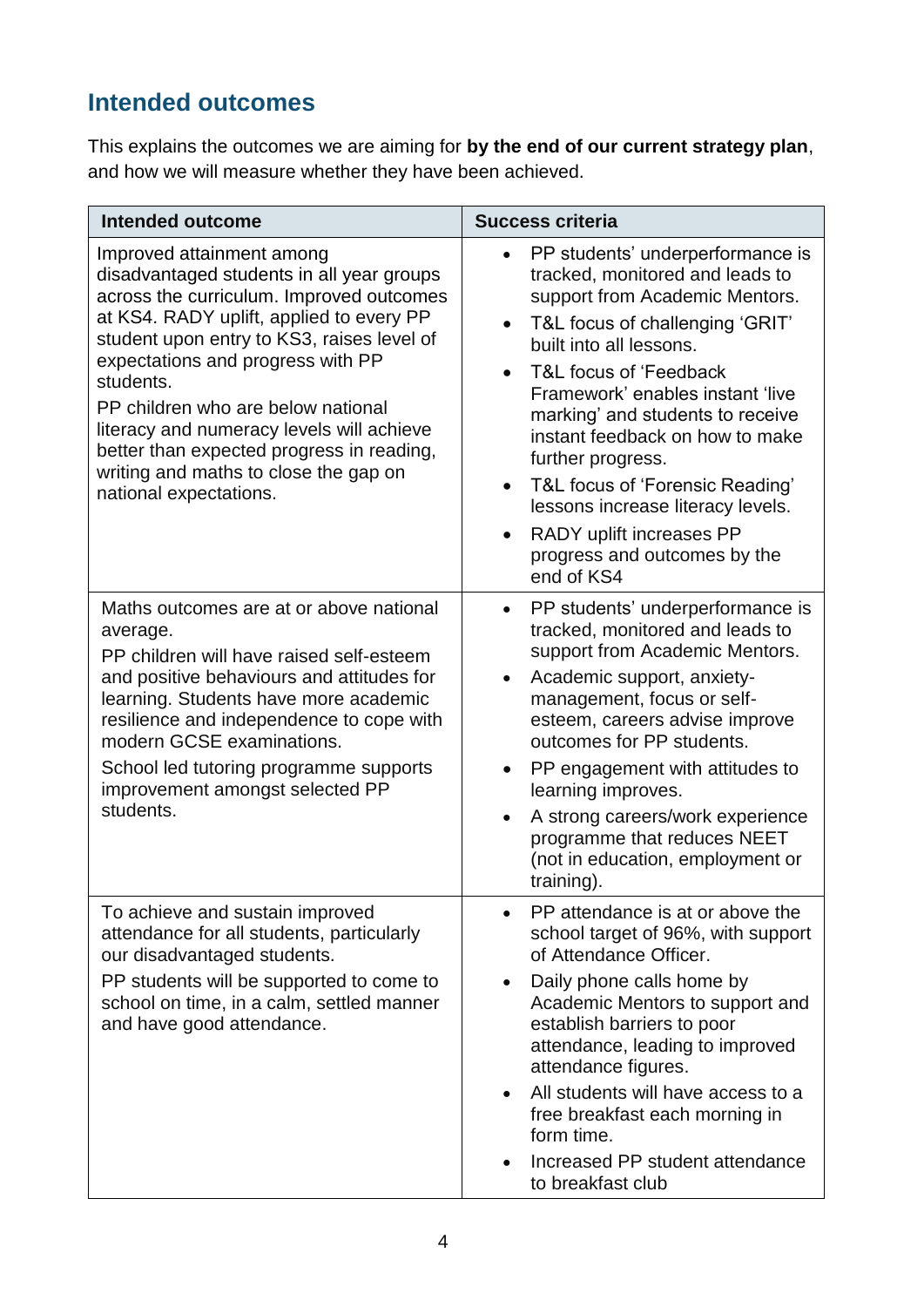| Improved metacognitive and self-<br>regulatory skills among disadvantaged<br>students across all subjects, leading to<br>improved academic progress.<br>School based tutoring programme<br>delivered by qualified teachers. | Teacher reports and class<br>$\bullet$<br>observations suggest<br>disadvantaged pupils are more<br>able to monitor and regulate their<br>own learning.<br>GRIT, 'Live Marking' and effective<br>$\bullet$<br>use of 'Dynamic Seating Plans'<br>seen to aid academic progress.                                                                    |
|-----------------------------------------------------------------------------------------------------------------------------------------------------------------------------------------------------------------------------|--------------------------------------------------------------------------------------------------------------------------------------------------------------------------------------------------------------------------------------------------------------------------------------------------------------------------------------------------|
| PP children will have access to an<br>ambitious broad, balanced and inspiring<br>curriculum, a range of experiences of the<br>wider world and enhanced personal<br>aspirations.                                             | PP students cultural capital<br>$\bullet$<br>develops though having a wider<br>knowledge of the world around<br>them, a wider range of<br>experiences and better<br>understanding.<br>• PP students are able to plan<br>strong careers pathways due to<br>the support of an effective<br>careers programme, measured by<br>the GATSBY benchmark. |
| PP student will have access to high<br>quality academic mentoring and school<br>led tutoring.<br>High quality careers and work experience<br>programme promotes aspirations.                                                | Increased KS5 numbers for<br><b>Invictus Sixth Form.</b><br>More students going on to<br>$\bullet$<br>University, including Russel<br><b>Group Universities.</b>                                                                                                                                                                                 |

### **Activity in this academic year**

This details how we intend to spend our pupil premium (and recovery premium funding) **this academic year** to address the challenges listed above.

#### **Teaching (for example, CPD, recruitment and retention)**

Budgeted cost: £186,504.85

| <b>Activity</b>                                                                                                                                                                                        | Evidence that supports this approach                                                                                                                                                                                                                                                                                                                                | <b>Challenge</b><br>number(s)<br>addresse<br>d |
|--------------------------------------------------------------------------------------------------------------------------------------------------------------------------------------------------------|---------------------------------------------------------------------------------------------------------------------------------------------------------------------------------------------------------------------------------------------------------------------------------------------------------------------------------------------------------------------|------------------------------------------------|
| 'GRIT' (Growth,<br>Resilience, Independent<br>Tasks) plays a pivotal role<br>in our T&L and<br>assessment systems and<br>supports students to work<br>on difficult concepts,<br>independently from the | Increasing students independence will pro-<br>vide students with the skills to make pro-<br>gress in linear exams. Providing challeng-<br>ing tasks through GRIT will build resilience<br>and a positive impact on attainment.<br>Teaching metacognitive strategies to pu-<br>pils can be an inexpensive method to help<br>pupils become more independent learners. | 1, 2, 3, 4, 5                                  |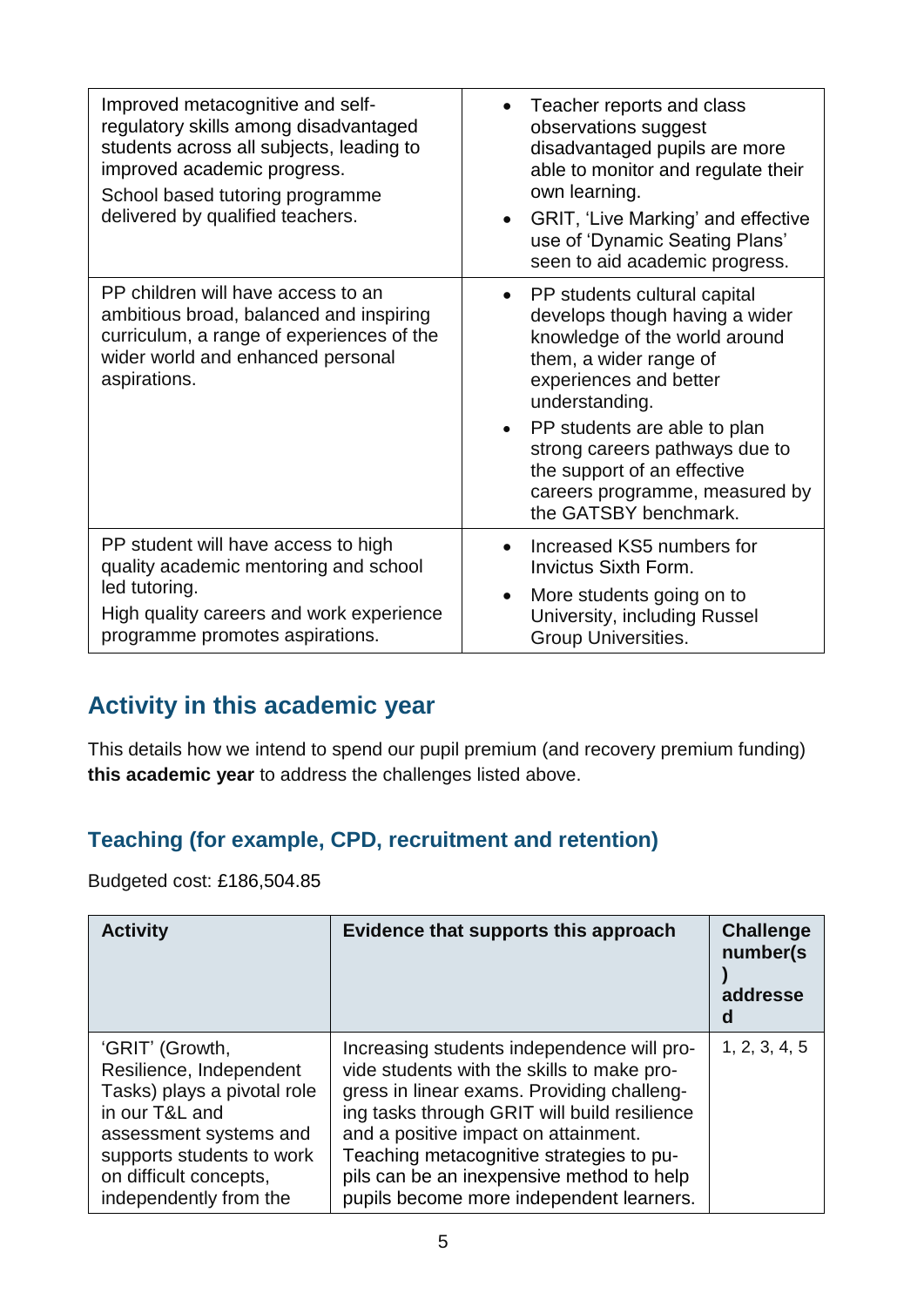| teacher, to prepare them<br>of overcoming challenges<br>and to succeed in linear<br>examinations and<br>beyond.                                                                                                                                                                                                  | <b>Metacognition and self-regulation   Toolkit</b><br><b>Strand   Education Endowment Founda-</b><br>tion $ EEF$<br>https://educationendowmentfoundation.org<br>.uk/education-evidence/teaching-learning-<br>toolkit/feedback                                                                                                                                                                                                                                                                                                                                                                                                                                                                                                                                                                                                                                                                                                                                                                                                               |                  |
|------------------------------------------------------------------------------------------------------------------------------------------------------------------------------------------------------------------------------------------------------------------------------------------------------------------|---------------------------------------------------------------------------------------------------------------------------------------------------------------------------------------------------------------------------------------------------------------------------------------------------------------------------------------------------------------------------------------------------------------------------------------------------------------------------------------------------------------------------------------------------------------------------------------------------------------------------------------------------------------------------------------------------------------------------------------------------------------------------------------------------------------------------------------------------------------------------------------------------------------------------------------------------------------------------------------------------------------------------------------------|------------------|
| <b>Embed 'Feedback Frame-</b><br>work' to provide instant<br>feedback and developing<br>metacognitive and self-<br>regulation skills in all pu-<br>pils.<br>This will involve ongoing<br>teacher CPD and whole<br>school development of our<br>marking system to find a<br>model that works for all<br>subjects. | Feedback is information given to the learner<br>about the learner's performance relative to<br>learning goals or outcomes. It should aim to<br>(and be capable of producing) improvement<br>in students' learning.<br>Feedback redirects or refocuses the<br>learner's actions to achieve a goal, by align-<br>ing effort and activity with an outcome. It<br>can be about the output or outcome of the<br>task, the process of the task or the stu-<br>dent's management of their learning.<br>https://educationendowmentfoundation.org<br>.uk/education-evidence/teaching-learning-                                                                                                                                                                                                                                                                                                                                                                                                                                                       | 1, 2, 3, 4, 5    |
|                                                                                                                                                                                                                                                                                                                  | toolkit/feedback                                                                                                                                                                                                                                                                                                                                                                                                                                                                                                                                                                                                                                                                                                                                                                                                                                                                                                                                                                                                                            |                  |
| <b>Embed 'Forensic</b><br>Reading' programme and<br>clear literacy skills to<br>adopt a targeted<br>reciprocal teaching<br>programme as a reading<br>intervention for<br>disadvantaged pupils who<br>need additional help to<br>comprehend texts and<br>address vocabulary gaps.                                 | Reading comprehension strategies focus<br>on the learners' understanding of written<br>text. Pupils learn a range of techniques<br>which enable them to comprehend the<br>meaning of what they read. These can<br>include: inferring meaning from context;<br>summarising or identifying key points;<br>using graphic or semantic organisers;<br>developing questioning strategies; and<br>monitoring their own comprehension and<br>then identifying and resolving difficulties<br>for themselves<br>Reading comprehension strategies are<br>high impact on average (+6 months).<br>Alongside phonics it is a crucial<br>component of early reading instruction.<br>It is important to identify the appropriate<br>level of text difficulty, to provide<br>appropriate context to practice the skills,<br>desire to engage with the text and enough<br>challenge to improve reading<br>comprehension.<br>https://educationendowmentfoundation.org<br>.uk/education-evidence/teaching-learning-<br>toolkit/reading-comprehension-strategies | 1, 2, 3, 4,<br>5 |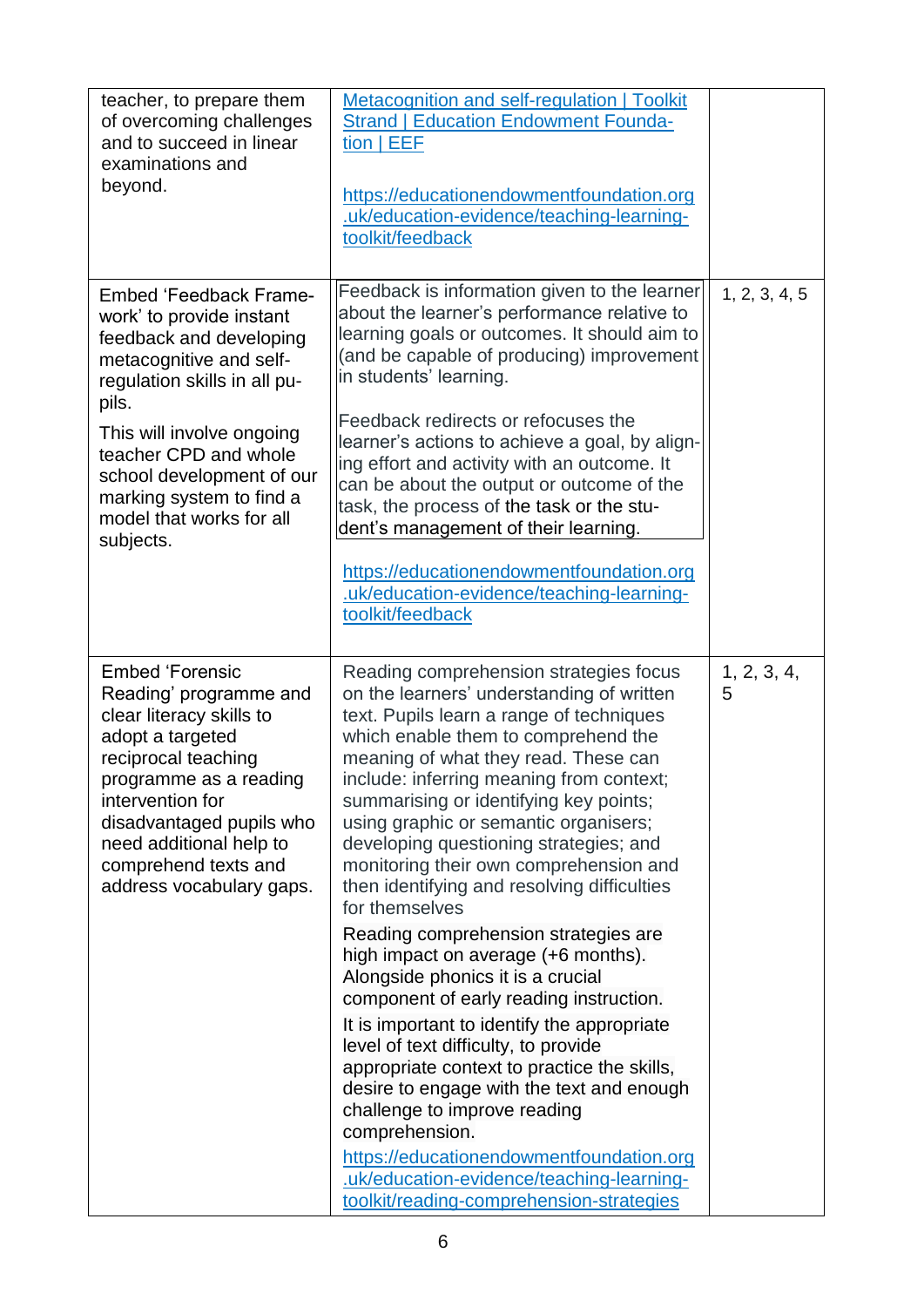### **Targeted academic support (for example, tutoring, one-to-one support structured interventions)**

Budgeted cost: £75,000

| <b>Activity</b>                                                                                                                                                                                                                                                                                                                                                                                           | Evidence that supports this approach                                                                                                                                                                                                                                                                                                                                                                                                                                                                    | <b>Challenge</b><br>number(s<br>addresse<br>d |
|-----------------------------------------------------------------------------------------------------------------------------------------------------------------------------------------------------------------------------------------------------------------------------------------------------------------------------------------------------------------------------------------------------------|---------------------------------------------------------------------------------------------------------------------------------------------------------------------------------------------------------------------------------------------------------------------------------------------------------------------------------------------------------------------------------------------------------------------------------------------------------------------------------------------------------|-----------------------------------------------|
| PP academic learning<br>mentors are recruited to<br>deliver bespoke 1:1 and<br>small group<br>interventions to help<br>break down educational<br>barriers and promote<br>high aspirations.                                                                                                                                                                                                                | Tuition targeted at specific needs and<br>knowledge gaps can be an effective method<br>to support low attaining pupils or those fall-<br>ing behind, both one-to-one:<br>One to one tuition   EEF (educationendow-<br>mentfoundation.org.uk)<br>And in small groups:<br><b>Small group tuition   Toolkit Strand  </b><br><b>Education Endowment Foundation   EEF</b>                                                                                                                                    | 1, 2, 3, 4, 5                                 |
| School led academic<br>tutoring programme to<br>provide a blend of<br>tuition, mentoring for<br>students whose<br>education has been<br>most impacted by the<br>pandemic.                                                                                                                                                                                                                                 | Money and guidance from the DfE has been<br>provided to help plan for effective school led<br>tutoring, with a focus on core subjects.<br>https://assets.publishing.service.gov.uk/gov-<br>ernment/uploads/system/uploads/attach-<br>ment_data/file/1031705/School-Led_Tutor-<br>ing Guidance.pdf                                                                                                                                                                                                       | 1, 2, 3, 4, 5                                 |
| Adopting a targeted<br>approach to in and out<br>of classroom<br>interventions, to include<br>summer school, half<br>term catch up groups<br>and use of catch up<br>funding to support<br>developments in virtual<br>learning: My Tutor,<br>Hegaty Maths and<br><b>GCSE Pod.</b><br>Intervention for<br>disadvantaged pupils<br>who need additional<br>help prioritised to<br>address vocabulary<br>gaps. | There is particularly strong evidence that it<br>can have a positive impact on maths attain-<br>ment:<br>Metacognition and self-regulation   Toolkit<br><b>Strand   Education Endowment Foundation</b><br>EEF<br>https://educationendowmentfoundation.org.<br>uk/education-evidence/teaching-learning-<br>toolkit/summer-schools<br>One to one tuition   EEF (educationendow-<br>mentfoundation.org.uk)<br><b>Small group tuition   Toolkit Strand  </b><br><b>Education Endowment Foundation   EEF</b> | 1, 2, 3, 4, 5                                 |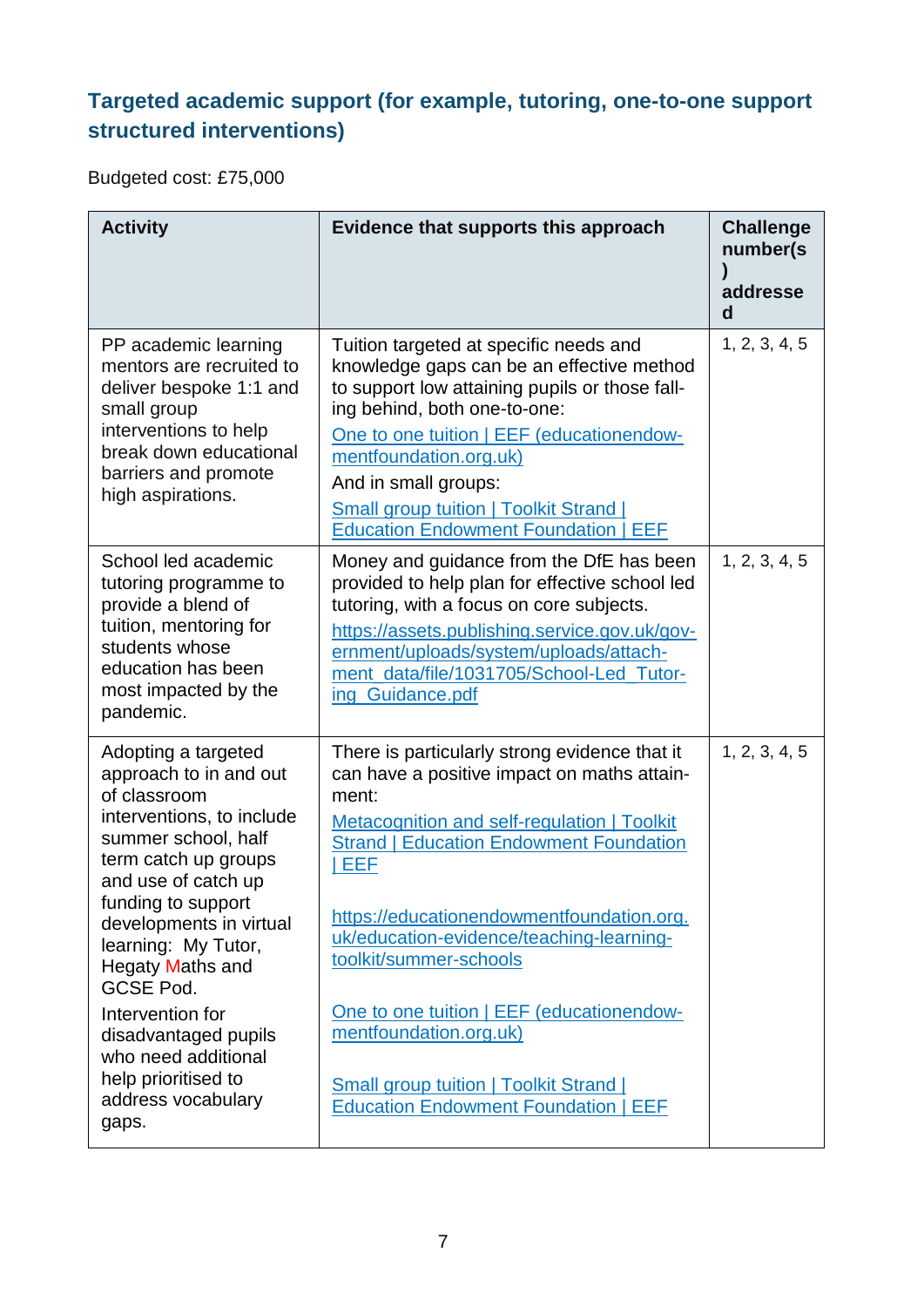### **Wider strategies (for example, related to attendance, behaviour, wellbeing)**

Budgeted cost: £90,000

| <b>Activity</b>                                                                                                                                                                                                                                                                                                                                            | <b>Evidence that supports this</b><br>approach                                                                                                                                                                                                                                                                                                                                                                                                                                                                                                                                             | <b>Challenge</b><br>number(s)<br>addressed |
|------------------------------------------------------------------------------------------------------------------------------------------------------------------------------------------------------------------------------------------------------------------------------------------------------------------------------------------------------------|--------------------------------------------------------------------------------------------------------------------------------------------------------------------------------------------------------------------------------------------------------------------------------------------------------------------------------------------------------------------------------------------------------------------------------------------------------------------------------------------------------------------------------------------------------------------------------------------|--------------------------------------------|
| <b>Embedding principles</b><br>of good practice set<br>out in DfE's Improving<br><b>School Attendance</b><br>advice.<br>Attendance/support<br>officers to support and<br>contact parents daily.                                                                                                                                                            | The DfE guidance has been<br>informed by engagement with<br>schools that have significantly<br>reduced persistent absence levels.<br><b>Improving School Attendance</b><br>If attendance improves, student<br>progress and attainment will<br>improve.                                                                                                                                                                                                                                                                                                                                     | 3, 4, 5                                    |
| PP academic<br>mentors, non-<br>teaching Head of<br>Year appointed to<br>improve attendance<br>and engage with<br>hardest to reach<br>parents.                                                                                                                                                                                                             | School led mentoring, tutoring and<br>pastoral support provides 'wrap<br>around' support from HOY/teachers<br>and PP academic mentors.<br>One to one tuition   EEF (educa-<br>tionendowmentfoundation.org.uk)<br><b>Small group tuition   Toolkit Strand  </b><br><b>Education Endowment Foundation  </b><br>EEF                                                                                                                                                                                                                                                                           | 1, 2, 3, 4, 5                              |
| Develop the TDC<br>(Think Different<br>Centre) to support<br>attitudes to learning<br>and provide<br>restorative work for<br>specific pupils who<br>require support with<br>regulating their<br>behaviour and<br>emotions.<br>This includes training<br>for school staff,<br>collaboration with our<br>local behaviour hub<br>and teacher release<br>time. | There is evidence to suggest that<br>behavioural therapy can have a high<br>impact on risk behaviours and be-<br>havioural difficulties:<br><b>Cognitive Behavioural Therapy -</b><br><b>Youth Endowment Fund</b><br>EIF's report on adolescent mental<br>health found good evidence that<br>CBT interventions support young<br>people's social and emotional skills<br>and can reduce symptoms of anxiety<br>and depression:<br>Adolescent mental health: A<br>systematic review on the<br>effectiveness of school-based<br>interventions   Early Intervention<br>Foundation (eif.org.uk) | 1, 2, 3, 4, 5                              |
| Improve the diet and<br>educate students on<br>how food/drink impact                                                                                                                                                                                                                                                                                       | Dudley rates highly on some health<br>indicators as an area of concern re-<br>garding health in the UK. Providing a                                                                                                                                                                                                                                                                                                                                                                                                                                                                        | 3, 4, 5                                    |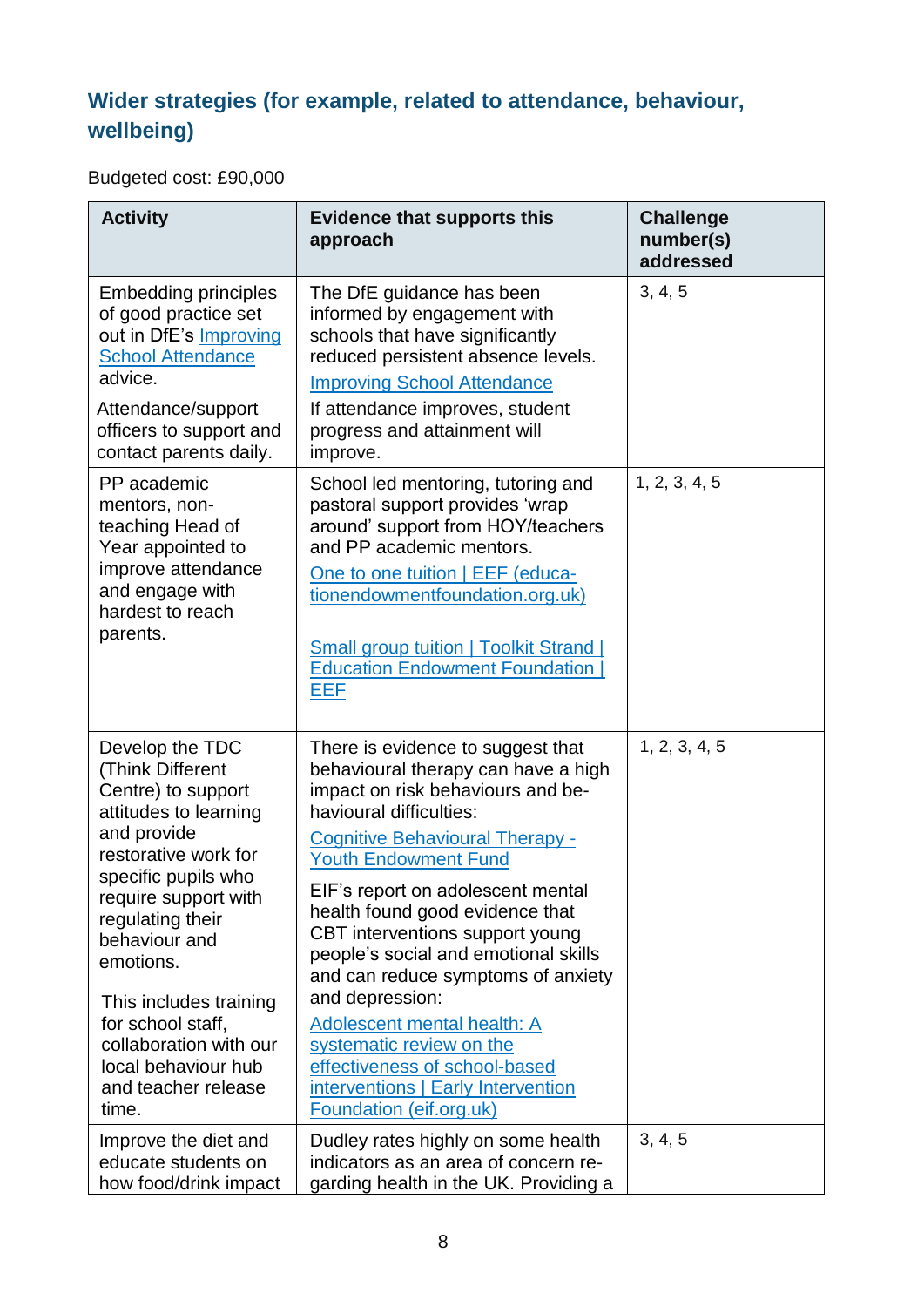| on health and<br>concentration.<br>Form time bagels<br>provided every day for<br>free for every student,<br>as part of the National<br><b>School Breakfast</b><br>Programme. | free nutritious breakfast and devel-<br>oping a canteen menu that meets<br>the 'healthy school' model has been<br>proven to increase concentration,<br>behaviour in lessons and overall<br>health.<br>https://www.gov.uk/guidance/break-<br>fast-clubs-programme-2021-2023<br>Crestwood School is the only sec-<br>ondary school in Dudley to provide a<br>free breakfast to all students as part<br>of form time<br>https://www.family-ac-<br>tion.org.uk/what-we-do/children-fam-<br>ilies/breakfast/ |  |
|------------------------------------------------------------------------------------------------------------------------------------------------------------------------------|---------------------------------------------------------------------------------------------------------------------------------------------------------------------------------------------------------------------------------------------------------------------------------------------------------------------------------------------------------------------------------------------------------------------------------------------------------------------------------------------------------|--|
|                                                                                                                                                                              |                                                                                                                                                                                                                                                                                                                                                                                                                                                                                                         |  |

## **Total budgeted cost: £165,000**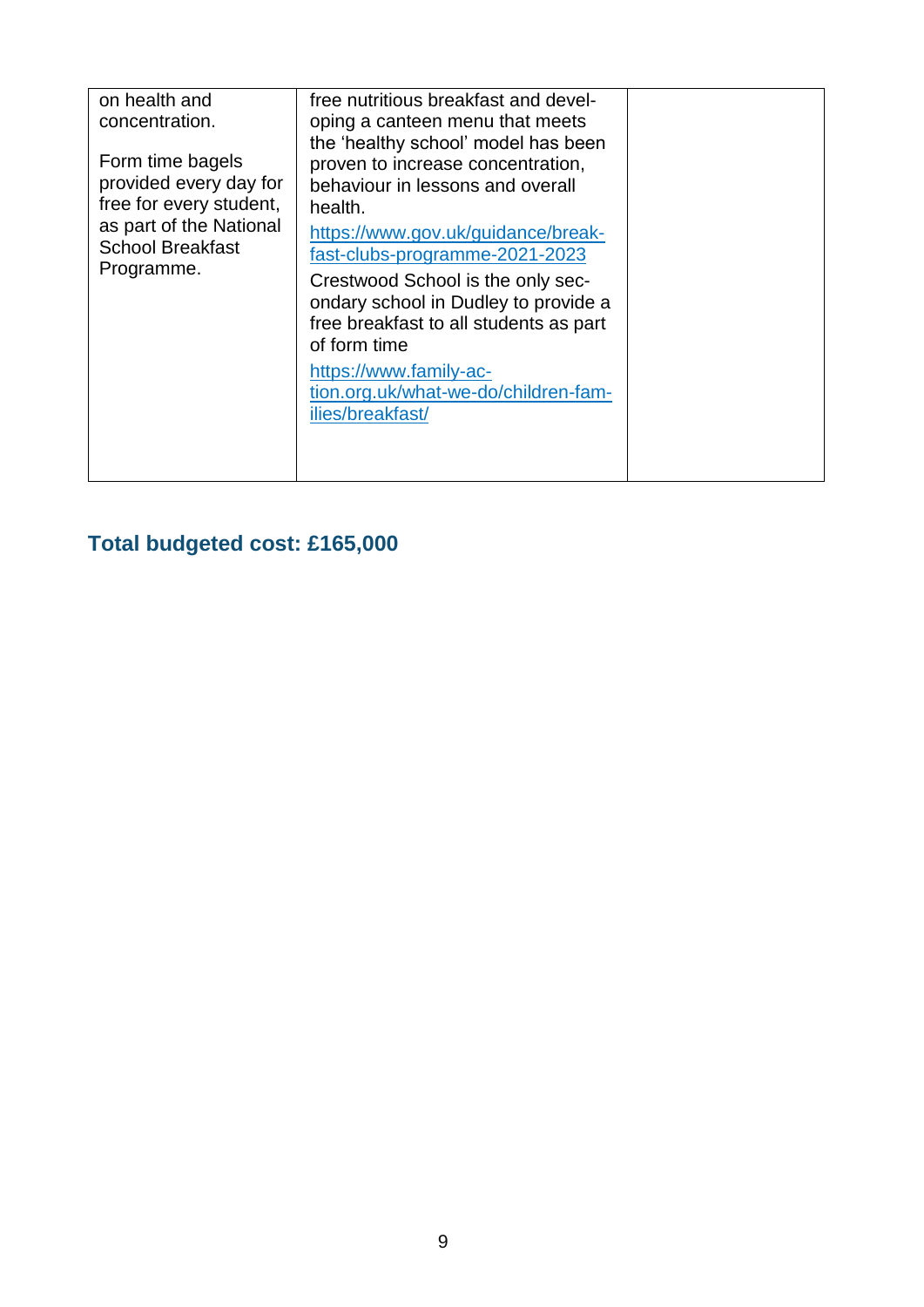## **Part B: Review of outcomes in the previous academic year**

#### **Pupil premium strategy outcomes**

This details the impact that our pupil premium activity had on pupils in the 2020 to 2021 academic year.

*Due to COVID-19, performance measures have not been published for 2020 to 2021, and 2020 to 2021 results will not be used to hold schools to account.* 

*Teacher assessed grades for the last 2 years has shown the progress 8 gap our PP students widen from +0.03 in 2019 pre COVID, to -0.28 in 2021, compared to non PP students.* 

### **Externally provided programmes**

*Please include the names of any non-DfE programmes that you purchased in the previous academic year. This will help the Department for Education identify which ones are popular in England*

| Programme                | <b>Provider</b>          |
|--------------------------|--------------------------|
| <b>Hegaty Maths</b>      | <b>Hegaty Maths</b>      |
| Educake                  | Educake                  |
| <b>Elevate Education</b> | <b>Elevate Education</b> |
| GCSE Pod (Due 2022)      | GCSE Pod (Due 2022)      |